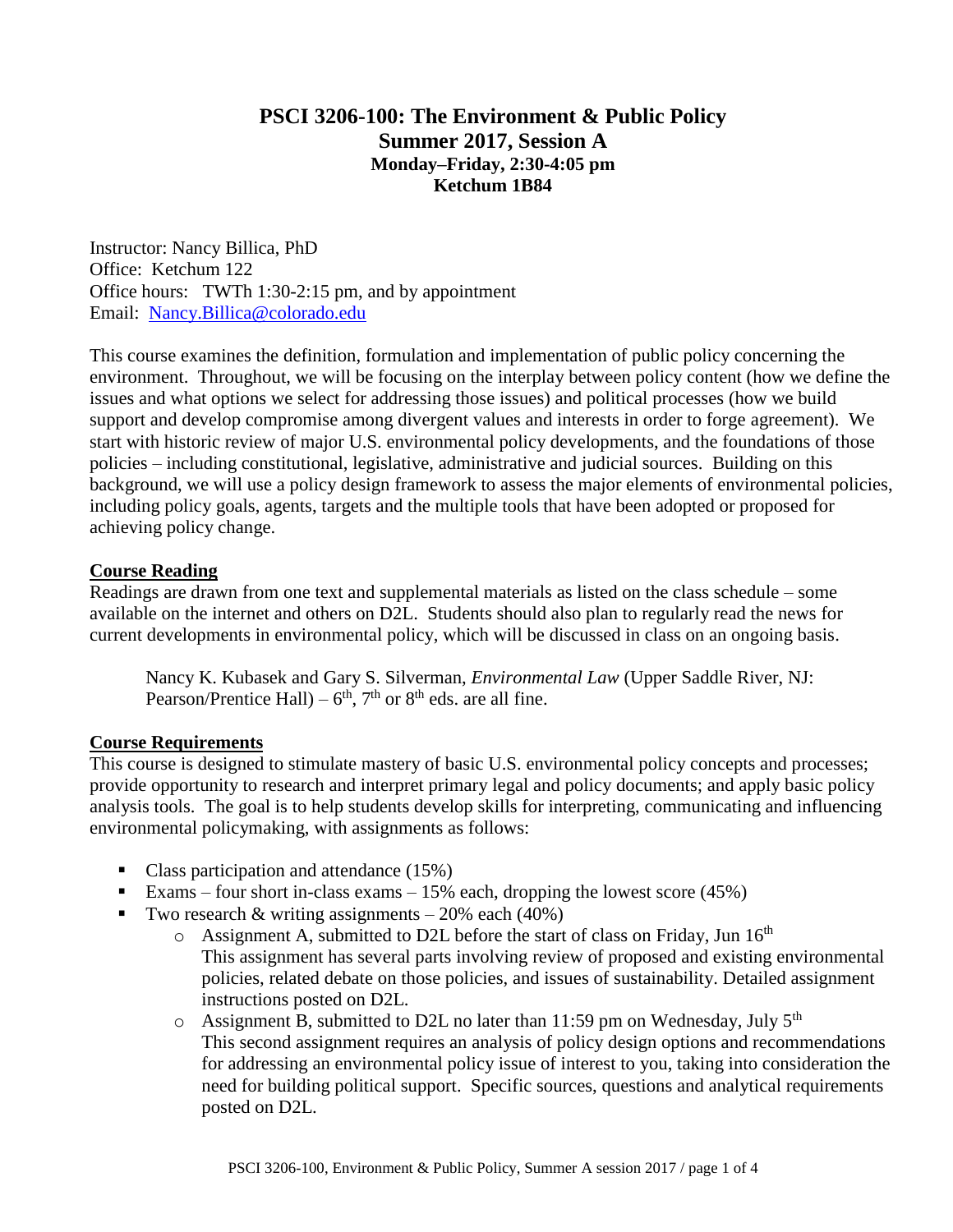# **CLASS POLICIES & EXPECTATIONS**

- **Class Participation:** You have to be there physically and mentally to be participating. Students are expected to be in class each day, on time, and prepared for discussion of lecture topics, readings, research findings, and current news on environmental policy developments. Students are also expected to refrain from activities (such as web-surfing, emailing, texting, etc.) that distract both you and everyone around you.
- **Assignment Submission:** Assignment guidelines will be posted on D2L and are also due to the class D2L dropbox on the specified due dates. There is no need to submit paper copies. Assignments must be submitted in either MS Word or pdf format. Students are responsible for ensuring that documents are successfully submitted and accessible for grading purposes; back-up copies may be submitted via email.
- **Missed exams:** There will be no make-up exams. A missed exam will be dropped as the lowest exam score (exam grade based on the total of 3 out of 4 in-class exams).
- **Late Assignment Policy**: The two paper assignments are due as listed on the schedule. Plan accordingly. Late submissions will receive a 5 point deduction per day; no late papers accepted after Thurs, July  $6<sup>th</sup>$ .
- **Students with Disabilities:** If you qualify for accommodations because of a disability, please submit a letter from Disability Services prior to an exam or assignment due date explaining your required accommodations so that your needs can be addressed. Disability Services determines accommodations based on documented disabilities. Contact Disability Services at 303-492-8671 or by e-mail at *[dsinfo@colorado.edu](https://exchangeweb.colorado.edu/owa/redir.aspx?C=aVVMzThhmEieBX-i851PNL6DsUlJw89IFKltXO0r8ia1uqXjBlsATc1Iq2X1lmLTzaQvbet3VFg.&URL=mailto%3adsinfo%40colorado.edu)*. Discuss any temporary medical conditions or injuries and related needs as soon as possible. See further information on the Disability Services website, *[http://disabilityservices.colorado.edu/](https://exchangeweb.colorado.edu/owa/redir.aspx?C=aVVMzThhmEieBX-i851PNL6DsUlJw89IFKltXO0r8ia1uqXjBlsATc1Iq2X1lmLTzaQvbet3VFg.&URL=http%3a%2f%2fwww.alumniconnections.com%2flinks%2flink.cgi%3fl%3d3973564%26h%3d8730%26e%3dUCBI-20130110125327)*.
- **Religious Observances:** Campus policy regarding religious observances requires that faculty make every effort to deal reasonably and fairly with all students who, because of religious obligations, have conflicts with scheduled exams, assignments or required attendance. In this class, please contact me in advance to explain your circumstances and to discuss any special scheduling needs. See full details at *[http://www.colorado.edu/policies/fac\\_relig.html](https://exchangeweb.colorado.edu/owa/redir.aspx?C=aVVMzThhmEieBX-i851PNL6DsUlJw89IFKltXO0r8ia1uqXjBlsATc1Iq2X1lmLTzaQvbet3VFg.&URL=http%3a%2f%2fwww.alumniconnections.com%2flinks%2flink.cgi%3fl%3d3973567%26h%3d8730%26e%3dUCBI-20130110125327)*
- **Classroom Behavior:** Students and faculty each have responsibility for maintaining an appropriate learning environment. Those who fail to adhere to such behavioral standards may be subject to discipline. Professional courtesy and sensitivity are especially important with respect to individuals and topics dealing with differences of race, color, culture, religion, creed, politics, veteran's status, sexual orientation, gender, gender identity and gender expression, age, disability, and nationalities. See policies at *[http://www.colorado.edu/policies/classbehavior.html](https://exchangeweb.colorado.edu/owa/redir.aspx?C=aVVMzThhmEieBX-i851PNL6DsUlJw89IFKltXO0r8ia1uqXjBlsATc1Iq2X1lmLTzaQvbet3VFg.&URL=http%3a%2f%2fwww.alumniconnections.com%2flinks%2flink.cgi%3fl%3d3973570%26h%3d8730%26e%3dUCBI-20130110125327)* and at

*[http://www.colorado.edu/studentaffairs/judicialaffairs/code.html#student\\_code](https://exchangeweb.colorado.edu/owa/redir.aspx?C=aVVMzThhmEieBX-i851PNL6DsUlJw89IFKltXO0r8ia1uqXjBlsATc1Iq2X1lmLTzaQvbet3VFg.&URL=http%3a%2f%2fwww.alumniconnections.com%2flinks%2flink.cgi%3fl%3d3973571%26h%3d8730%26e%3dUCBI-20130110125327)*

- **Discrimination & Harassment:** The University of Colorado Boulder (CU-Boulder) is committed to maintaining a positive learning, working, and living environment. The University of Colorado does not discriminate on the basis of race, color, national origin, sex, age, disability, creed, religion, sexual orientation, or veteran status in admission and access to, and treatment and employment in, its educational programs and activities. Individuals who believe they have been discriminated against should contact the Office of Discrimination and Harassment (ODH) at 303-492-2127 or the Office of Student Conduct (OSC) at 303-492-5550. Information about the ODH and related policies and resources available to assist individuals regarding discrimination or harassment can be obtained at *[http://hr.colorado.edu/dh/](https://exchangeweb.colorado.edu/owa/redir.aspx?C=aVVMzThhmEieBX-i851PNL6DsUlJw89IFKltXO0r8ia1uqXjBlsATc1Iq2X1lmLTzaQvbet3VFg.&URL=http%3a%2f%2fwww.alumniconnections.com%2flinks%2flink.cgi%3fl%3d3973572%26h%3d8730%26e%3dUCBI-20130110125327)*
- **Honor Code:** All students of the University of Colorado at Boulder are responsible for knowing and adhering to the academic integrity policy of this institution. Violations of this policy may include: cheating, plagiarism, dishonesty, fabrication, lying, bribery, and threatening behavior. All incidents of academic misconduct shall be reported to the Honor Code Council (*[honor@colorado.edu](https://exchangeweb.colorado.edu/owa/redir.aspx?C=aVVMzThhmEieBX-i851PNL6DsUlJw89IFKltXO0r8ia1uqXjBlsATc1Iq2X1lmLTzaQvbet3VFg.&URL=mailto%3ahonor%40colorado.edu)*; 303-735-2273). Students who are found to be in violation of the academic integrity policy will be subject to both academic sanctions from the faculty member and non-academic sanctions (including but not limited to university probation, suspension, or expulsion). Other information on the Honor Code can be found at *[http://www.colorado.edu/policies/honor.html](https://exchangeweb.colorado.edu/owa/redir.aspx?C=aVVMzThhmEieBX-i851PNL6DsUlJw89IFKltXO0r8ia1uqXjBlsATc1Iq2X1lmLTzaQvbet3VFg.&URL=http%3a%2f%2fwww.alumniconnections.com%2flinks%2flink.cgi%3fl%3d3973573%26h%3d8730%26e%3dUCBI-20130110125327)* and at *[http://honorcode.colorado.edu](https://exchangeweb.colorado.edu/owa/redir.aspx?C=aVVMzThhmEieBX-i851PNL6DsUlJw89IFKltXO0r8ia1uqXjBlsATc1Iq2X1lmLTzaQvbet3VFg.&URL=http%3a%2f%2fwww.alumniconnections.com%2flinks%2flink.cgi%3fl%3d3973574%26h%3d8730%26e%3dUCBI-20130110125327)***.**
- **Plagiarism:** All required papers may be subject to submission for textual similarity review to Turnitin.com for the detection of plagiarism.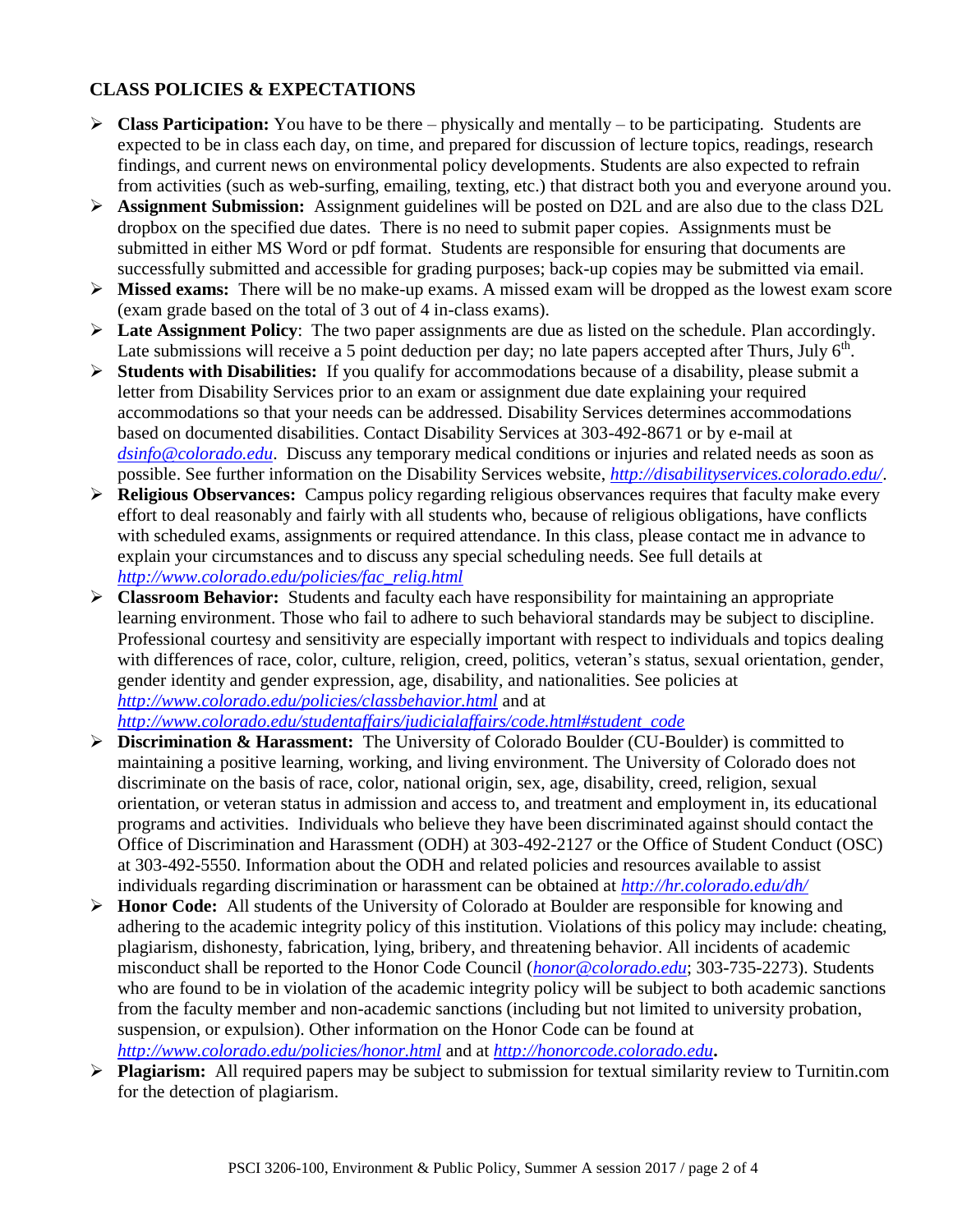# **CLASS SCHEDULE & ASSIGNMENTS**

# **Mon, June 5: Introduction**

#### **Tue/Wed, June 6 & 7: Historic roots and developments of U.S. environmental policy**

Overview of environmental policy substance and process, including key historic periods of environmental policy development

- $\triangleright$  Kubasek & Silverman, Chap. 4
- Jack Lewis, "Looking Backward: A Historical Perspective on Environmental Regulations," *EPA Journal*  (March 1988), available at http://www2.epa.gov/aboutepa/looking-backward-historical-perspectiveenvironmental-regulations

## **Thu, June 8: Policy agenda setting**

Where do environmental policy ideas come from? How do policy ideas make it onto the policy agenda where decision makers are paying close attention?

- Anthony Downs, "Up and Down with Ecology: The 'Issue-Attention Cycle'" (article originally published in The Public Interest, Volume 28 (Summer 1972), pp. 38-50; on D2L
- John Kingdon, "Wrapping Things Up," Chap. 9 (a summary of Kingdon's agenda-setting model) in *Agendas, Alternatives and Public Policies* (Boston, Little, Brown & Co, 1984, 2010); on D2L

# **Fri/Mon, June 9 & 12: Sources of environmental law & policy, starting with the U.S. Constitution**

Where is authority for U.S. environmental policy action based? What are the opportunities for and constraints on environmental policy making under the U.S. Constitution?

- $\triangleright$  Kubasek & Silverman, Chap. 1
- U.S. Constitution and Amendments, available at<http://www.usconstitution.net/const.html>

#### **Tue, June 13: Congress and environmental policy**

 **In-class short exam 1,** focused on material covered to date, followed by regular class lecture and discussion

#### **Wed/Thu, June 14 & 15: Statutes (laws enacted by Congress) and implementation**

Looking at federal statutes – laws enacted by the U.S. Congress – and the process of putting those laws into effect through federal administrative agencies

- $\triangleright$  Kubasek & Silverman, Chap. 3
- U.S. Environmental Protection Agency, "Developing Regulations: From Start to Finish," available at <http://www.epa.gov/lawsregs/brochure/developing.html>
- Familiarize yourself more generally with the U.S. Environmental Protection Agency and resources at [http://www.epa.gov/,](http://www.epa.gov/) including the "Laws & Regulations" page.

Recommended reading:

- Project Vote Smart, "Government 101: How a Bill Becomes Law," available at [http://www.votesmart.org/resource\\_govt101\\_02.php.](http://www.votesmart.org/resource_govt101_02.php)
- Library of Congress, "How Our Laws are Made," at<http://thomas.loc.gov/home/lawsmade.toc.html>

#### **Fri, June 16: Sustainability**

# **Assignment A due to D2L dropbox before class (no later than 2:30 pm)**

#### **Mon/Tue, June 19 & 20: Administrative rulemaking & influence in environmental decisionmaking**  $\triangleright$  Kubasek & Silverman, Chap. 2

#### **Wed, June 21: Courts and environmental controversies**

**In-class short exam 2,** focused on material covered since the last exam, followed by regular class lecture and discussion